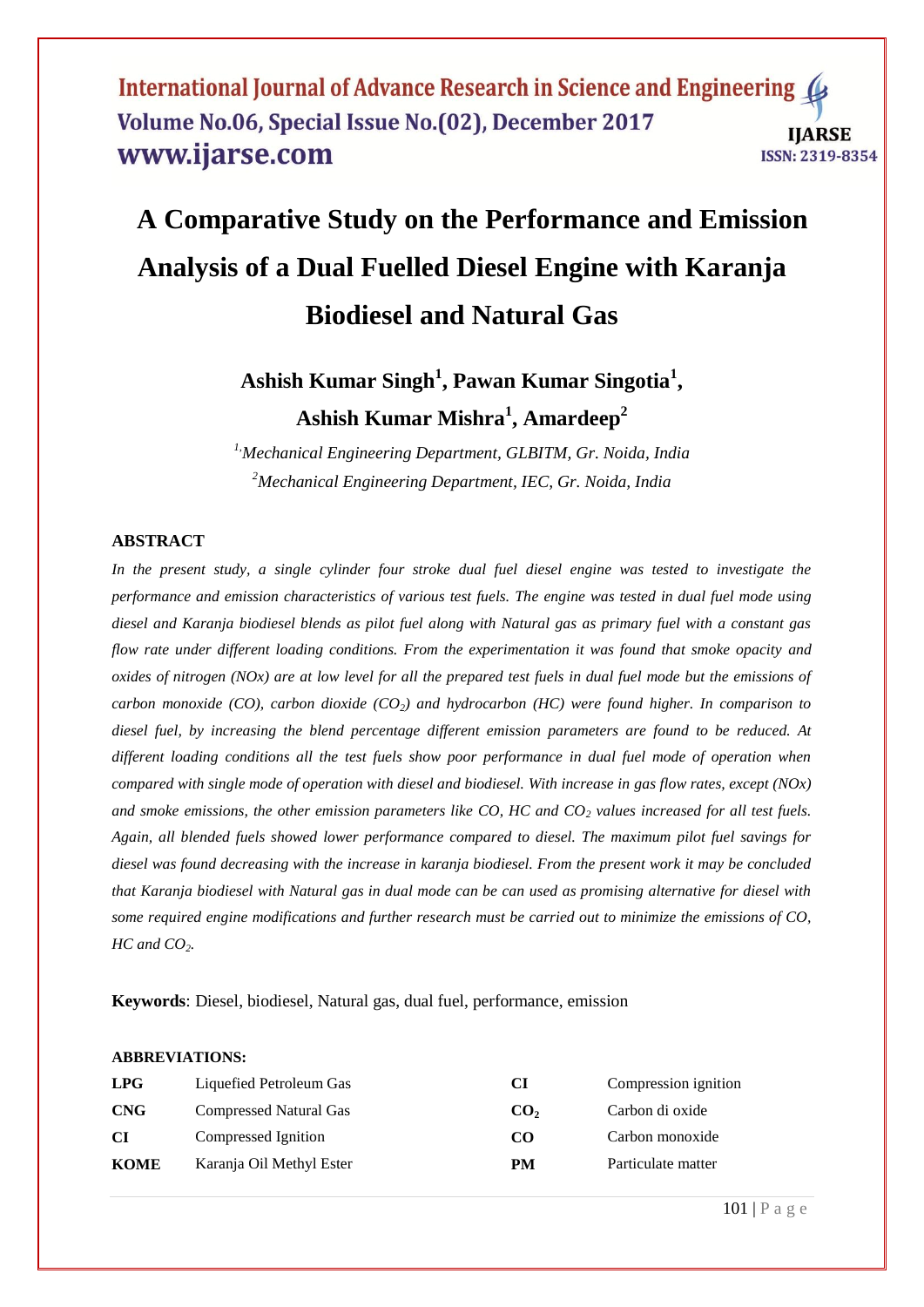| NOx         | Oxides of Nitrogen              | DI                                    | Direct Injection       |
|-------------|---------------------------------|---------------------------------------|------------------------|
| <b>BMEP</b> | Brake mean effective pressure   | <b>DCR</b><br>Diesel consumption rate |                        |
| <b>BSFC</b> | Brake specific fuel consumption | $\frac{6}{9}$                         | Percentage             |
| <b>BTE</b>  | Brake thermal efficiency        | <b>PPM</b><br>Parts per million       |                        |
|             |                                 | $g/kW$ h                              | Gram per kilowatt-hour |

#### **I INTRODUCTION**

In recent era, considerable increases in demand of fossil fuels resulting from industrialization have resulted rises in prices because of the limitations of reserves and supply. Again, this is also a growing concern for the developing nations as they expend a significant part of their national income to import petroleum products. Addressing the above concerns, researchers around the world are searching for alternative fuels for engines. Attractive behaviours of Bio-fuels (oil and gas) in combustion and emission have been subject to intensive research work globally [1,2].

Present striking solution is the utilization of alternative fuels in diesel engines for both environmental and economical problems due to the increasing concern regarding diesel engines emissions, including NOx, smoke, and PM, and the rising cost of the liquid diesel fuel as well. In order to meet the stringent future emission legislations like particulate matter PM and  $NO<sub>X</sub>$ , one of the approaches proposed to overcome the diesel engine emission issues is to use Dual fuel system in compression ignition (CI) engines [3]. The emission benefits of dual fuel CI engine operation are mainly based on a more homogeneous air–fuel mixture and low temperature combustion operation than in the case of conventional CI engine combustion [4,5].

Among several alternative fuels Natural gas is very promising and highly attractive. Beside its availability in several areas worldwide at encouraging prices, natural gas is eco-friendly fuel that has clean nature of combustion. It can substantially reduce the NOx emissions by approximately 50–80% while produces almost zero smoke and PM; which is extremely difficult to achieve in DI (Direct Injection) diesel engines. It can also contribute to the reduction of carbon dioxide  $(CO<sub>2</sub>)$  emissions, due to the low carbon-to-hydrogen ratio. In addition, natural gas has a high octane number, and hence has high auto-ignition temperature. Therefore, it is suitable for engines with relatively high compression ratio without experiencing the knock phenomenon. Moreover, it mixes uniformly with air, resulting in efficient combustion to such an extent that it can yield a high thermal efficiency comparable to the diesel version at higher loads.

The most common natural gas–diesel operating mode is referred to as the pilot ignited natural gas diesel engine; where most of the engine power output is provided by the gaseous fuel, while a pilot amount of the liquid diesel fuel, represents around 20% of the total fuel supplied to the engine at full load operation, is injected near the end of the compression stroke to act as an ignition source of the gaseous fuel–air mixture. The injected spray ignites several points in the gaseous fuel–air mixture, forming multi flame-fronts that travel throughout the entire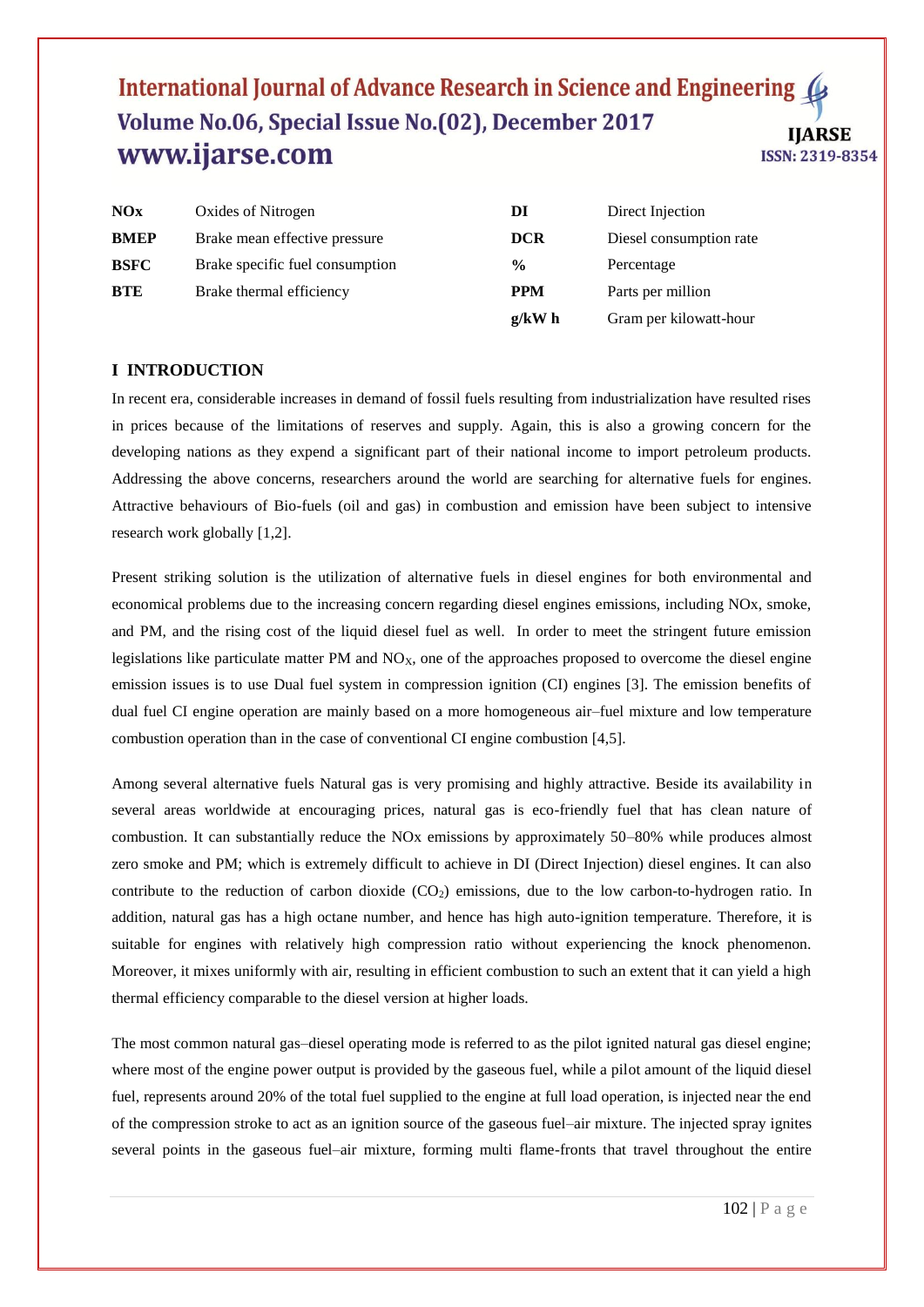mixture. The engine power output is controlled by changing the amount of the primary gaseous fuel, while the pilot fuel quantity is kept constant [6-8].

It is common to use CNG (Compressed Natural Gas) for bi-fuel operations because the engine does not lose the output power. For better fuel economy and more efficient combustion natural gas is directly injected into cylinder before the end of the compression stroke. This also helps in maintaining the power output and the thermal efficiency of an equivalently-sized conventional diesel engine. However, direct injection of natural gas requires the development of special high-pressure gaseous injectors. Therefore, in most applications to date, natural gas is inducted or injected in the intake manifold to mix uniformly with air, and the homogenous natural gas–air mixture is then introduced to the cylinder as a result of the engine suction. The measurement of the gaseous fuel flow rate becomes a point of doubt and should be emphasized and carefully treated, in order to avoid the use of inappropriate measurement technique that does not take into account that the actual gaseous fuel consumption takes place in only one stroke per cycle; i.e. the suction stroke. As in typical four-stroke engine has only one suction stroke per cycle while there is no suction in the other three stokes. As the gaseous fuel should be inducted into the cylinder as a result of the engine suction only, its pressure should be kept as low as possible to prevent the flow while there is no suction. To provide better understanding of the combustion process in gas–diesel engines and some of their performance features and emission characteristics, numerous analytical models have also been developed [9-11].

Moreover, the effects of some important parameters, such as pilot diesel fuel quantity, pilot injection timing, natural gas percentage, natural gas composition, and intake air temperature have also been studied [12-16].

#### **II EXPERIMENTAL SETUP**

The aim of the study is to establish a combination of biodiesel in dual fuel mode and to study the various performance and characteristic of the engine with Natural gas as the gaseous fuel. The base engine for this work is kirloskar four stroke, single cylinder, direct injection stationary diesel engine. The modification is being done in intake manifold to run engine on dual fuel mode. The engine intake system is modified via the installation of a specially designed venturi-type gas mixer that allows the introduction of natural gas, and mix with the fresh air. The mixture is allowed to preheat then induced to the cylinder as a result of engine suction. The natural gas is supplied through high-pressure (200 bar) commercial CNG bottles; typical to those used in vehicular applications. A multi stage pressure regulator is used to reduce CNG pressure to sub atmospheric level for suction of engine. An electrical dynamometer coupled to the engine was used as a loading device. The load can be assorted on the dynamometer and there by engine by switching on or off the load resistances. The technical specifications of engine and dynamometer are listed below in Table 1.

Fuel consumption was measured with the help of a digital stopwatch and burette for JOME whereas mass flow rate of gaseous fuel is measured using a specially-designed Pitot-tube connected to a low pressure transducer having a maximum range of one inch of water. The pressure transducer converts the measured pressure to an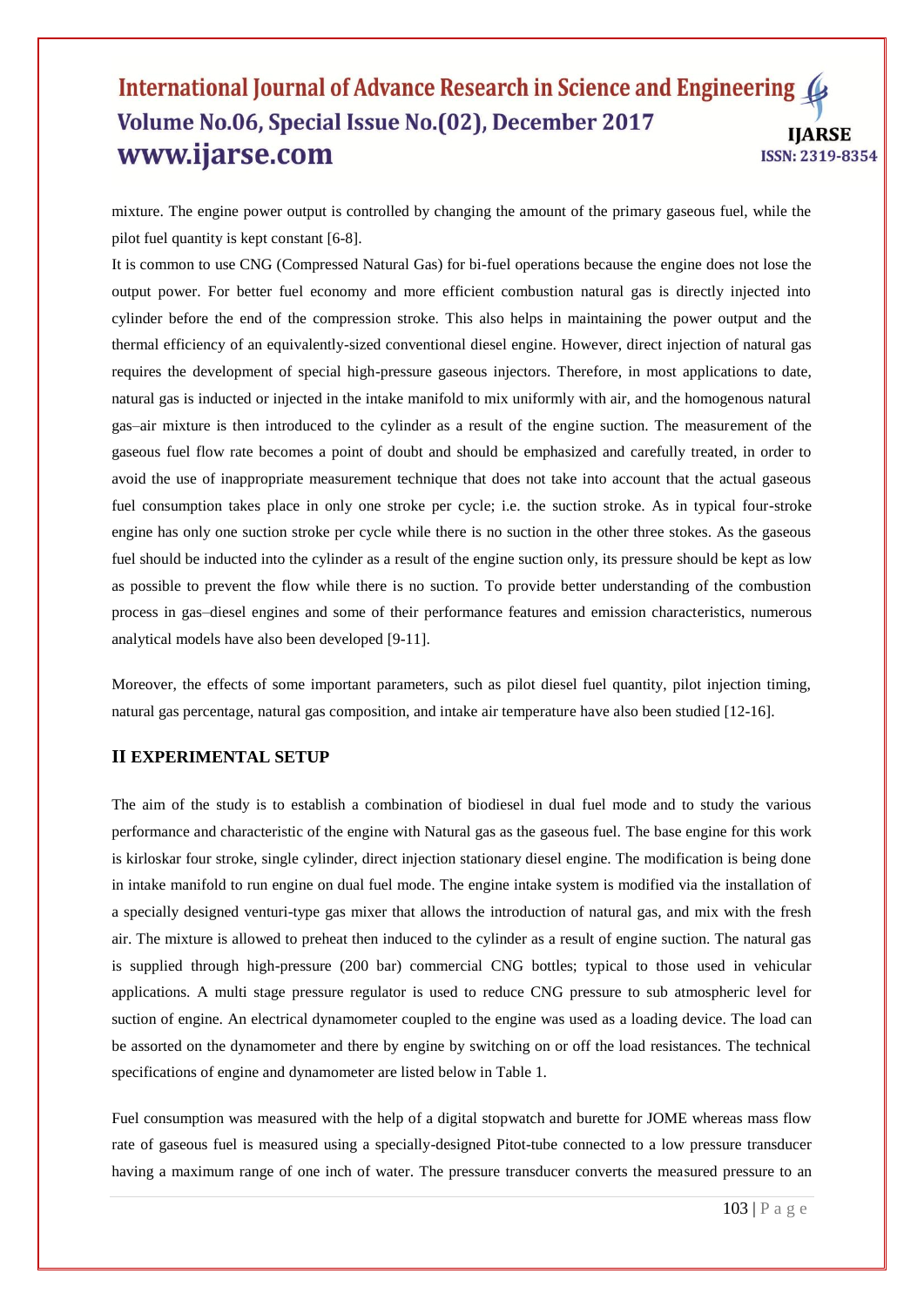analogue electrical signal, which is further manipulated via digital multi meter with computational functions, to be presented in the units of mass flow rate. The gaseous fuel, before entering the engine cylinder, passes through a small tank to damp the pressure fluctuation resulting from the engine suction.

AVL Di gas analyzer is used to record engine emission parameters like HC, NOx, CO etc. AVL smoke meter is used for measurement of engine smoke. All the instruments used in the test rig were of standard quality and the error within the permissible range. Detailed specification of test rig is mentioned in table 2. The engine trial was conducted as specified in IS: 10,000 and engine to operate at no load, 20, 40, 60 and 100% load condition.

# **Table 1 Technical specification of the engine and the alternator.**

| <b>Engine Specification</b>      |                                    |  |  |
|----------------------------------|------------------------------------|--|--|
| Make                             | Kirloskar oil Engine Ltd., India   |  |  |
| Model                            | DAF <sub>8</sub>                   |  |  |
| Rated Brake Power (bhp/kW)       | 8/5.9                              |  |  |
| Rated Speed (rpm)                | 1500                               |  |  |
| Number of Cylinder               | One                                |  |  |
| Bore X Stroke (mm)               | 95 X 110                           |  |  |
| <b>Compression Ratio</b>         | 17.5:1                             |  |  |
| Cooling System                   | Air Cooled (Radial Cooled)         |  |  |
| <b>Lubrication System</b>        | <b>Forced Feed</b>                 |  |  |
| Cubic Capacity                   | 0.78L                              |  |  |
| <b>Starting</b>                  | Hand Start with cranking handle    |  |  |
| <b>Dynamometer Specification</b> |                                    |  |  |
| Manufacturer                     | Kirloskar Electric Co. Ltd., India |  |  |
| Dynamometer Type                 | Single phase, 50 Hz, AC alternator |  |  |
| <b>Rated Output</b>              | 5 KVA @ 1500 rpm                   |  |  |
| <b>Rated Voltage</b>             | 230 V                              |  |  |
| <b>Rated Current</b>             | 32.6A                              |  |  |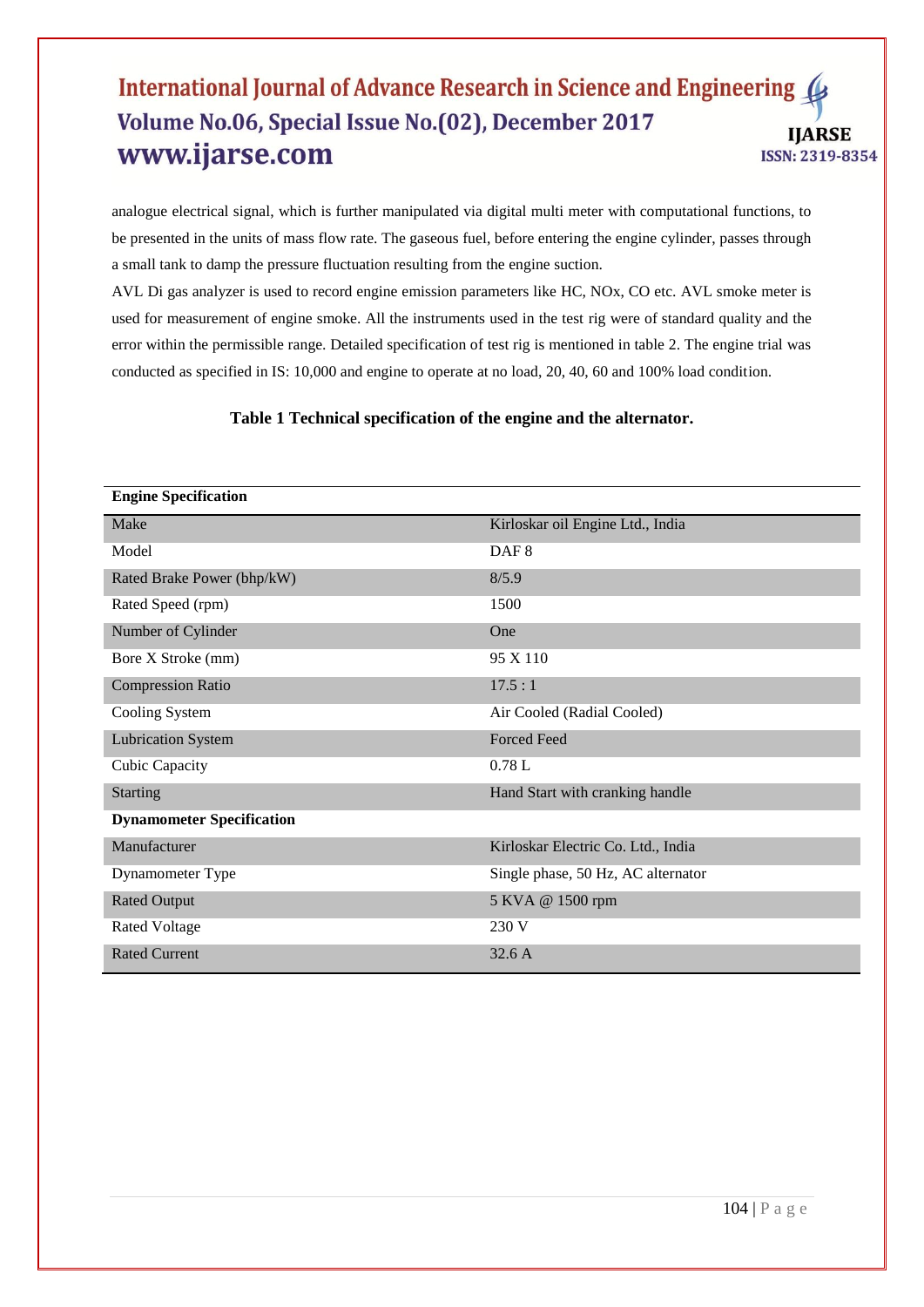

# **Figure 1 Schematic diagram of experimental test rig setup. Table 2 Test rig specification**

| AVL Di Gas Analyser |                        |                   |                           |                           |             |  |
|---------------------|------------------------|-------------------|---------------------------|---------------------------|-------------|--|
| S.No.               | <b>Instrument Name</b> | Measurement       | Resolution<br>Measurement |                           | Percent     |  |
|                     |                        | Range             |                           | Technique                 | Uncertainty |  |
|                     | Carbon Monoxide        | $0 - 10$ % volume | $0.01\%$ Volume           | Non dispersive<br>$0.2\%$ |             |  |
|                     |                        |                   |                           | infra-red sensor          |             |  |
| $\overline{2}$      | Hydrocarbons           | $0 - 20,000$ ppm  | 1 ppm                     | Flame ionization          | $0.2\%$     |  |
|                     |                        | Volume            |                           | detector - FID            |             |  |
| 3                   | Oxides of              | $0 - 5,000$ ppm   | 1 ppm                     | $Chemi -$<br>$0.2\%$      |             |  |
|                     | Nitrogen               | Volume            |                           | luminescence              |             |  |
|                     |                        |                   |                           | principle, electro        |             |  |
|                     |                        |                   |                           | chemical sensor           |             |  |
| $\overline{4}$      | <b>AVL SMOKE</b>       | $0 - 100 %$       | $\pm$ 1 % Volume          | Hatridge principle        | $0.1\%$     |  |
|                     | <b>METER</b>           |                   |                           |                           |             |  |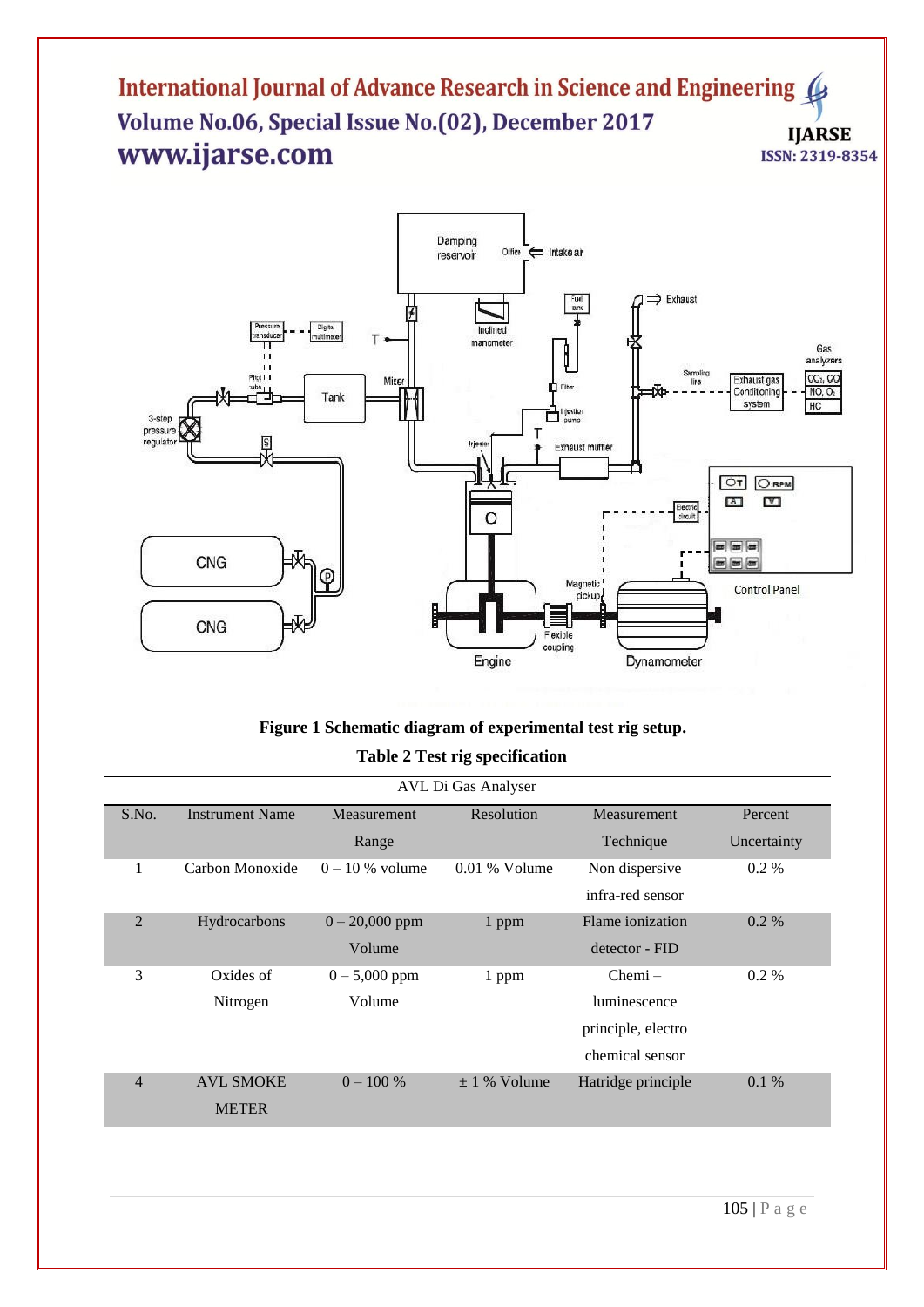| Table 5 I hysico-chemical properties of fuel. |                       |             |                   |                    |           |                          |  |
|-----------------------------------------------|-----------------------|-------------|-------------------|--------------------|-----------|--------------------------|--|
| S.No.                                         | Fuel                  | Sp. Gravity | Kinematic         | <b>Flash Point</b> | Calorific | Cetane                   |  |
|                                               |                       |             | viscosity(cSt) at | $({}^{\circ}C)$    | Value     | Number                   |  |
|                                               |                       |             | $40^{\circ}$ C    |                    | (MJ/kg)   |                          |  |
| 1.                                            | <b>Mineral Diesel</b> | 0.832       | 1.9               | 64                 | 42.212    | $45 - 55$                |  |
| 2.                                            | <b>KOME</b>           | 0.885       | 4.5249            | 187                | 36.120    | -                        |  |
| 3.                                            | Natural Gas           | 0.422       |                   | $-184$             | 55.530    | $\overline{\phantom{0}}$ |  |

**Table 3 Physico-chemical properties of fuel.**

# **III RESULTS AND DISCUSSION**

The variations of performance and emission parameters with Natural gas flow rate are discussed in this section. As previous researchers indicated that biodiesel with lower blends show better performance as well as improved emission characteristics, while with higher blends the reduction in calorific value hampers the performance of the engine [17]. The physico-chemical properties of fuel are shown in table 3.

#### **Performance Characteristics:**

Fig. 2 shows the variation of brake thermal efficiency with respect to brake mean effective pressure. It is observed that the brake thermal efficiency of CNG with KOME at 80% load is 35.9% compared to diesel of 28.3%. The increase in brake thermal efficiency in the case of CNG-KOME operation is due to higher inlet charge cooling that reduced the temperature by about 12–15ºC due to the presence of KOME as a result of its higher latent heat of vaporization. As the inlet charge cools, the inlet charge (both CNG and air) density increases, which in turn results in better combustion, hence an improvement in brake thermal efficiency is noticed. The increase in brake thermal efficiency for dual fuel operation is due to uniformity in mixing CNG with air.

Fig. 3 shows the variation of specific energy consumption with load. The specific energy consumption of CNG-KOME dual fuel is reduced by 45% for dual fuel operation at 80% load compared to diesel. The lower specific energy consumption for CNG-KOME dual fuel is due to better mixing of CNG with air resulting in complete combustion of fuel.





**Figure 2 Variation of BTE Vs BMEP Figure 3 Variation of BSFC Vs BMEP**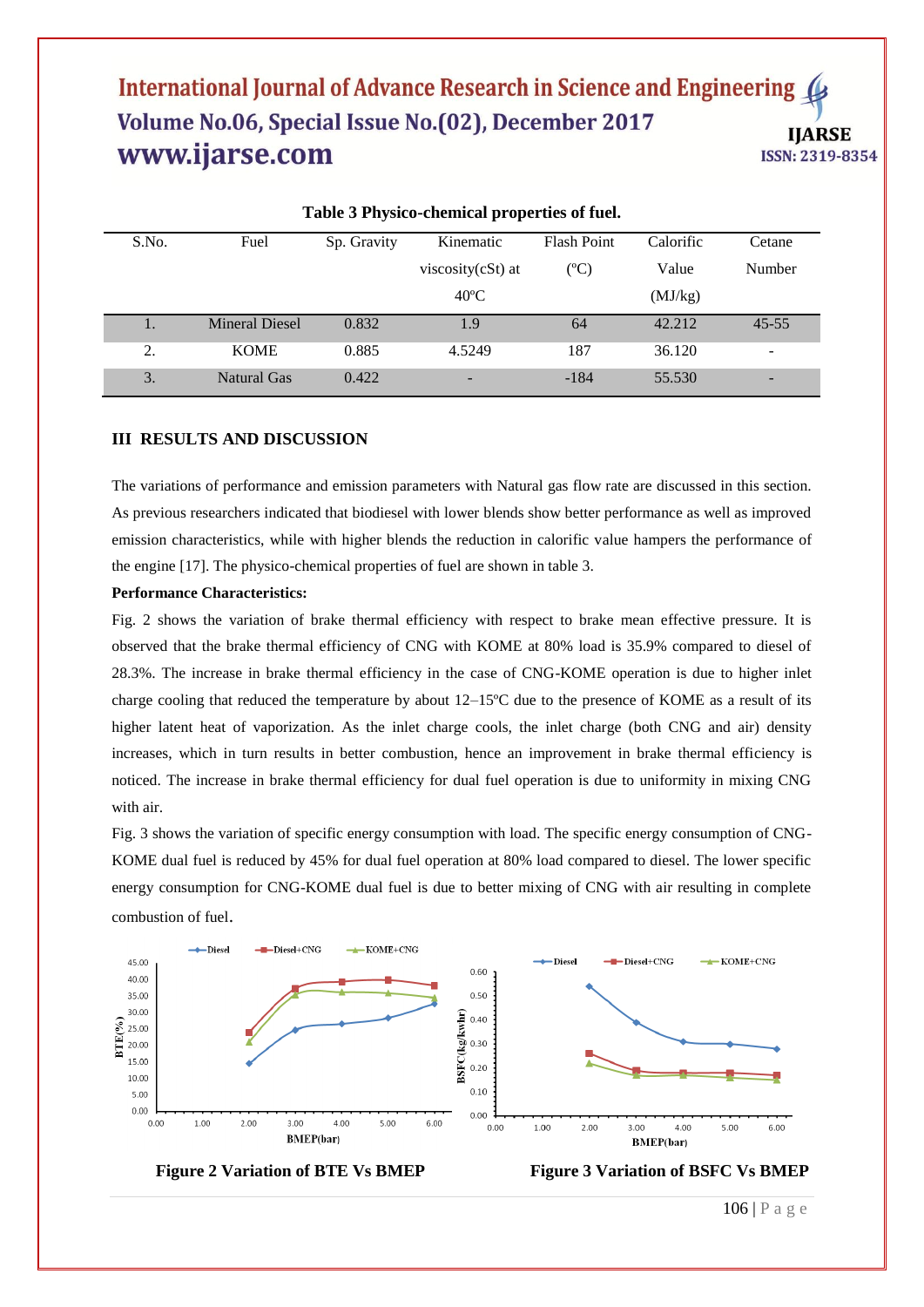#### **Emission Characteristic***:*

Fig 4. Show the variation of NOx emission. With CNG-KOME dual fuel operation NOx is reduced by 12% as compared with diesel at 80% load. At low load concentration of NOx is much less than diesel but it increases at higher load. The higher concentration of NOx is due to the peak combustion temperature [18].



 **Figure 4 Variation of NOx with BMEP Figure 5 Variation of Smoke Vs BMEP**

The variation of smoke with BMEP is shown in Fig. 5. The smoke of 0.7 PPM is observed in CNG-Diesel operation compared to base diesel fuel of 2.2 PPM and 0.8 PPM for CNG-KOME dual fuel at 75% load. The CNG on combustion produces mainly water vapour and does not form any particulate matter due to the absence of carbon atom, hence lower smoke level [19].

Fig. 6 shows the variation of hydrocarbon with BMEP. The hydrocarbon increases for CNG-Diesel operation compared to that of CNG-KOME dual fuel operation and base diesel fuel mode. At 25% load hydrocarbon emission are maximum, it is 2.01 g/kW h in JOME operation compared to both diesel and CNG-JOME dual fuel of 0.3 g/kW h. The increase in HC emission is due to the non-availability of oxygen during diffusion combustion period, since CNG and JOME undergoes instantaneous combustion as soon as the ignition starts [20].

The variation of carbon monoxide emissions with BMEP is shown in Fig. 7. At low load condition CO emission is similar for all fuel samples. Whereas while increasing load, in the CNG-KOME dual fuel mode it is reduced by 70% compared to diesel. The higher CO emission during dual fuel operation is due to the lower combustion temperature.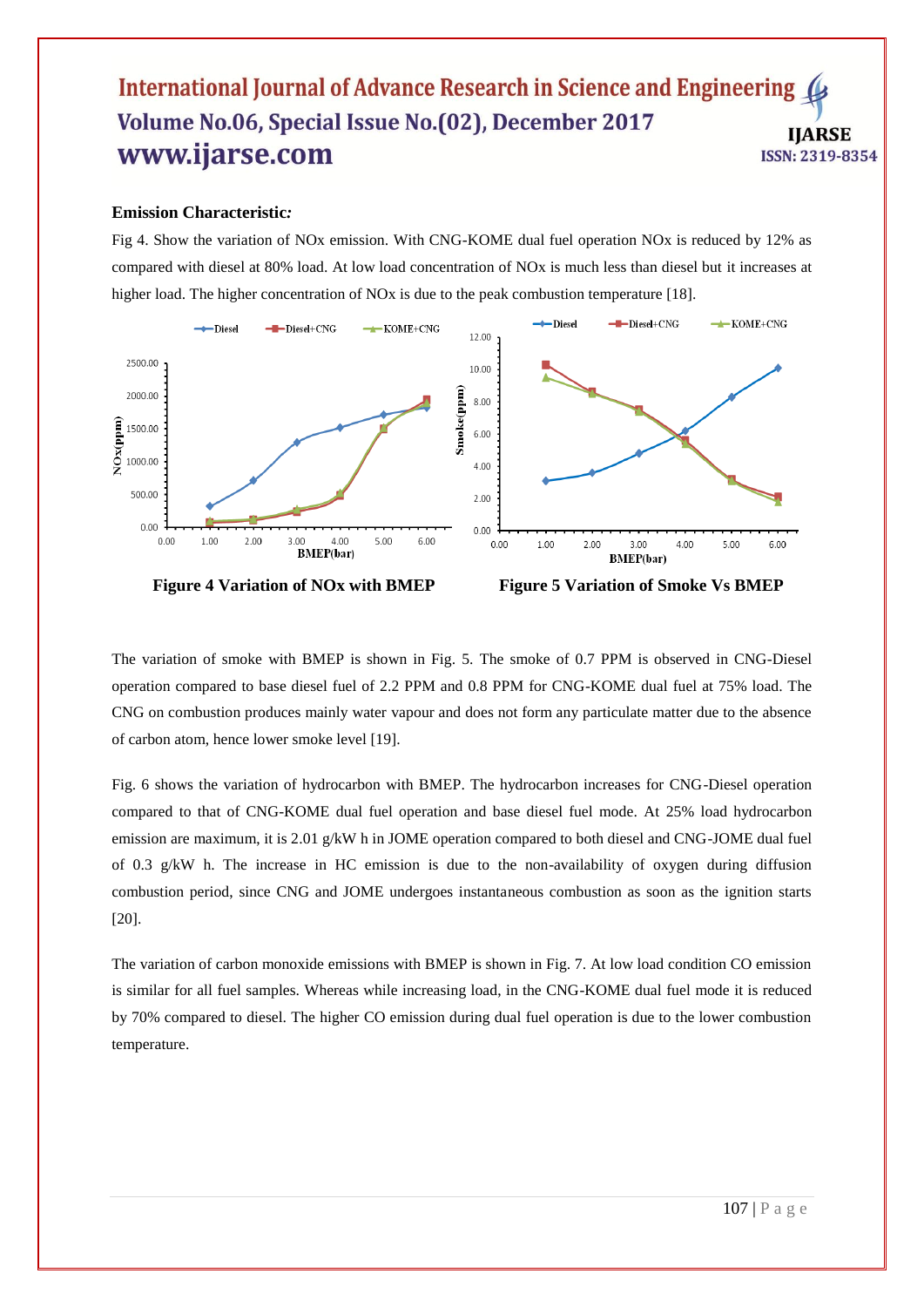

The variation of carbon dioxide emissions with load is shown in Fig. 8. At 20% load the  $CO<sub>2</sub>$  emissions are higher in diesel operation; CNG-KOME dual fuel mode gives 70% less CO<sub>2</sub> emission as compared to diesel. At 80% load the carbon dioxide emission is 55% more for KOME-CNG as compared with diesel. The  $CO<sub>2</sub>$ emissions are lower compared with the base diesel fuel, because of the low amount of carbon in CNG.



**Figure 8** Variation of CO<sub>2</sub> with BMEP

#### **IV CONCLUSION**

Experiments were done on a diesel engine using CNG with KOME and CNG with diesel in the dual fuel mode and KOME is used ignition source. In general it is found that for dual fuel the part load performance with a significant reduction in emissions. The following conclusions are drawn from the present investigation:

1. CNG with KOME and CNG with diesel in dual fuel operation showed an increase in brake thermal efficiency by about 22% and 35%, respectively compared to diesel.

2. A significant reduction in NOx emissions was obtained with CNG-KOME blends dual fuel mode as well as baseline diesel.

3. CNG-KOME operation exhibited a significant reduction in smoke emissions compared to base diesel fuel.

4. A severe knocking was noticed during the operation of the engine with CNG-KOME blends operation beyond 75% load due to the instantaneous combustion at high loads.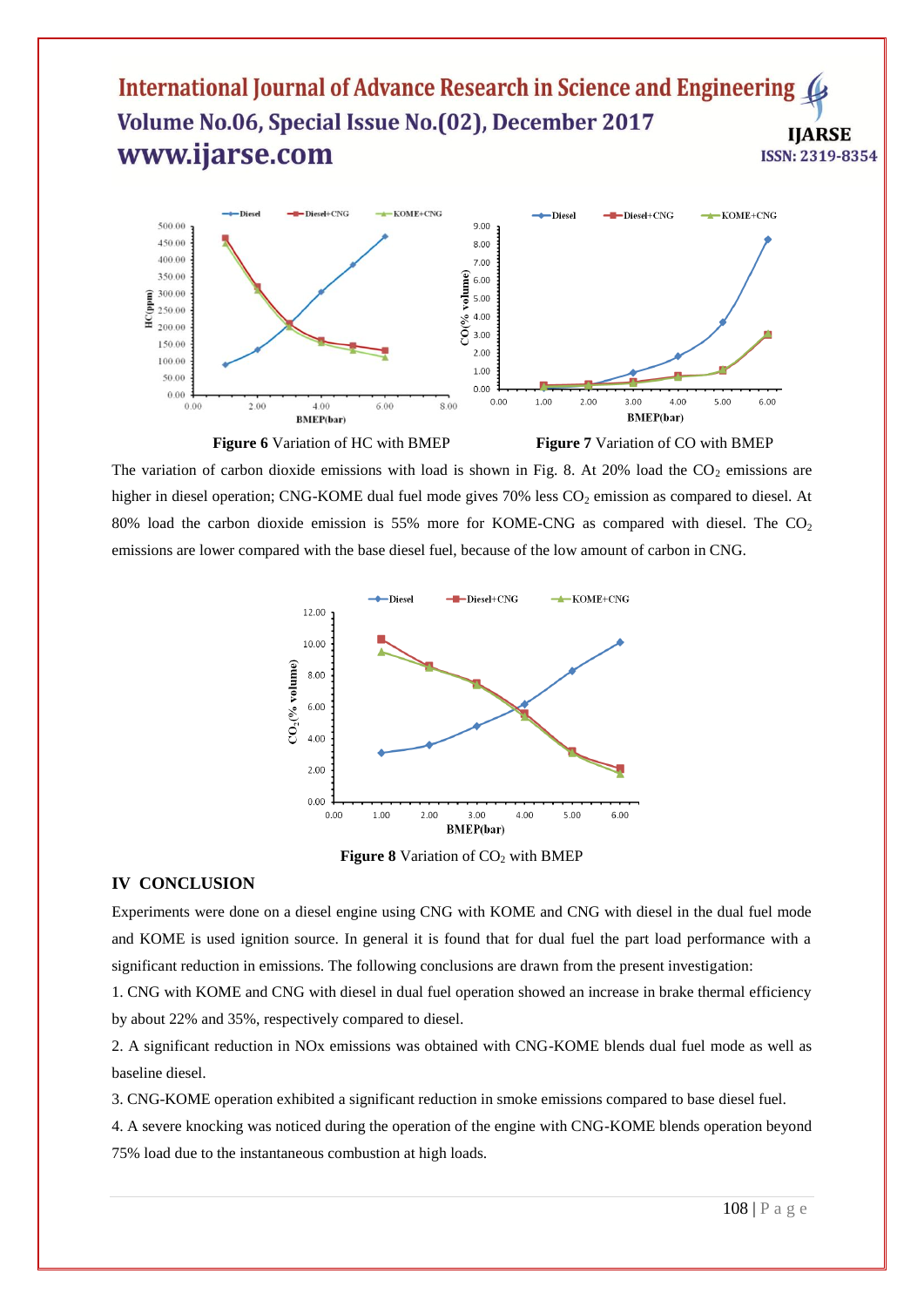#### **REFERENCES**

- [1]Yoon SH, Lee CS, Experimental investigation on the combustion and exhaust emission characteristics of biogas–biodiesel dual-fuel combustion in a CI engine, Fuel Process Technol, 2011, 92:992–1000.
- [2]Nabi NM, Hustad E, Influence of oxygenates on fine particle and regulated emissions from a diesel engine. Fuel, 2012, 93:181–8.
- [3]Sahoo BB, Sahoo N, Saha UK, Effect of engine parameters and type of gaseous fuel on the performance of dual-fuel gas diesel engines—a critical review, Renew Sustain Energy Rev , 2009,13(6–7):1151–84.
- [4]Tsolakis A, Megaritis A, Yap D, Abu-Jrai A. Combustion characteristics and exhaust gas emissions of a diesel engine supplied with reformed EGR. SAE Paper, 2005, 2005–01-2087.
- [5]Korakianitis T, Namasivayam AM, Crookes RJ. Hydrogen dual-fuelling of compression ignition engines with emulsified biodiesel as pilot fuel. Int J Hydrogen Energy, 2010, 35(24):13329–44.
- [6]Karim GA. The dual fuel engine. In: Evans RL, editor. Automotive engine alternatives. New York: Plenum Press, 1987, p. 83–104.
- [7]Karim GA. A review of combustion processes in the dual fuel engine the gas diesel engine. Prog Energy Combust Sci,1980, 6:277–85.
- [8]Carlucci AP, de Risi A, Laforgia D, Naccarato F. Experimental investigation and combustion analysis of a direct injection dual-fuel diesel-natural gas engine. Energy, 2008, 33:256–63.
- [9]Abd Alla GH, Soliman HA, Badr OA, Abd Rabbo MF. Combustion quasi-two zone predictive model for dual-fuel engines. Energy Convers Manage, 2001, 42:1477–98.
- [10]Mansour C, Bounif A, Aris A, Gaillard F. Gas-diesel (dual-fuel) modeling in diesel engine environment. Int J Therm Sci , 2001, 40:409–24.
- [11]Mbarawa M, Milton BE, Casey RT. Experiments and modeling of natural gas combustion ignited by a pilot diesel fuel spray. Int J Therm Sci, 2001,40:927–36.
- [12]Abd Alla GH, Soliman HA, Badr OA, Abd Rabbo MF. Effect of pilot fuel quantity on the performance of a dual fuel engine. Energy Convers Manage, 2000,41:559–72.
- [13]Abd Alla GH, Soliman HA, Badr OA, Abd Rabbo MF. Effect of injection timing on the performance of a dual fuel engine. Energy Convers Manage, 2002, 43:269–77.
- [14]Singh S, Krishnan SR, Srinivasan KK, Midkiff KC, Bell SR. Effect of pilot injection timing, pilot quantity and intake charge conditions on performance and emissions for an advanced low-pilot-ignited natural gas engine. Int J Engine Res, 2004, 5(4):329–48.
- [15]Papagiannakis RG, Hountalas DT. Experimental investigation concerning the effect of natural gas percentage on performance and emissions of a DI dual fuel diesel engine. Appl Therm Eng, 2003,23:353–65.
- [16]McTaggart-Cowan GP, Rogak SN, Munshi SR, Hill PG, Bushe WK. The influence of fuel composition on a heavy-duty, natural-gas direct-injection engine. Fuel, 2010, 89:752–9.
- [17]S. Jindal, Experimental investigation of the effect of compression ratio and injection pressure in a direct injection diesel engine running on karanja methyl ester, International journal of sustainable energy, vol. 30, supplement1, pp. S91-S105,2011